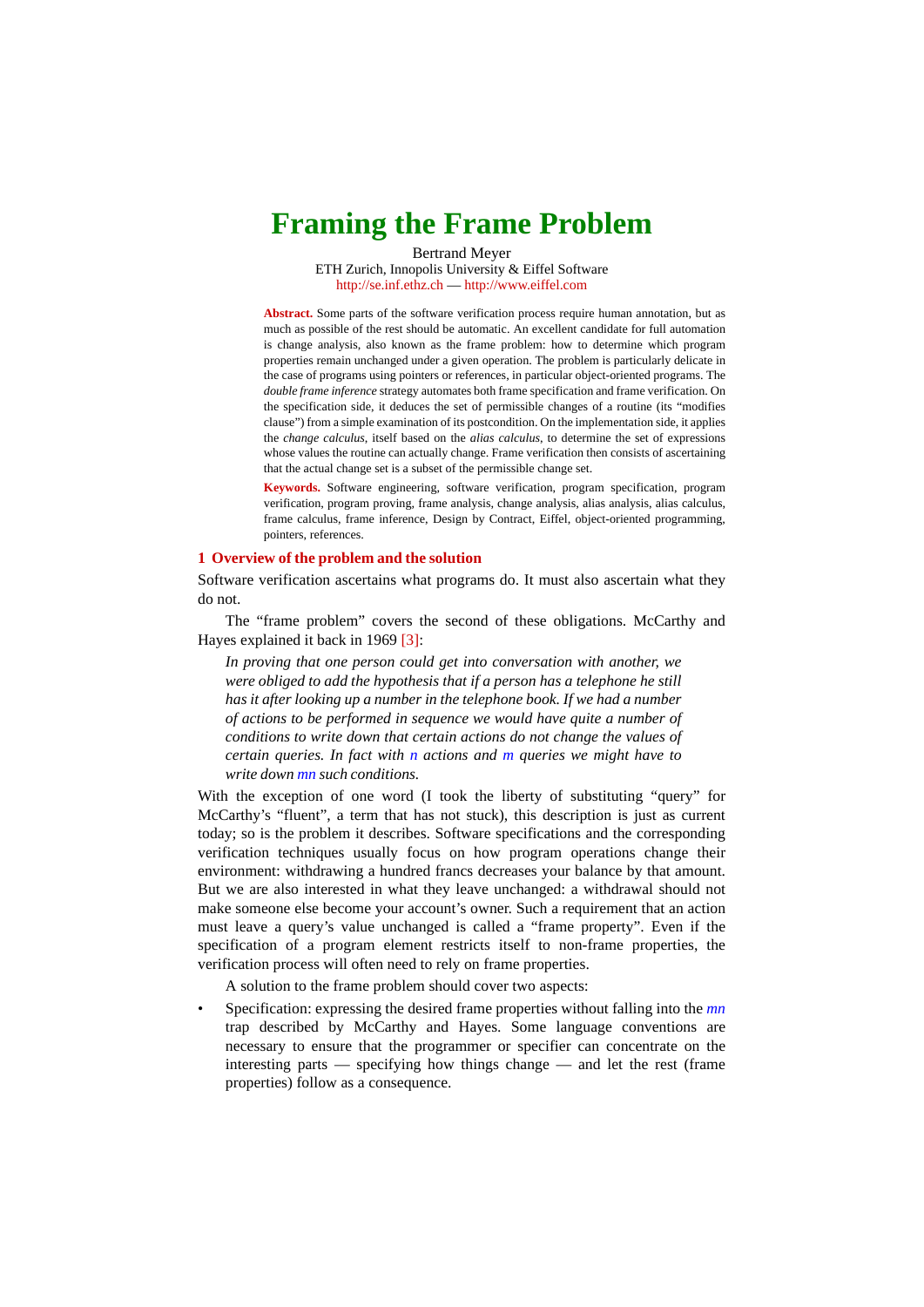• Verification: proving that actions do not change the queries specified in frame properties. In principle this task could use the same techniques as for non-frame properties; but the specific nature of frame properties, all of the form *query* = **old** *query*, may call for simpler solutions.

The rest of this discussion addresses these two issues in the context of an objectoriented programming language. Here is a summary of the results.

The solution is to use automation on both sides, hence the term **double frame inference**, then to compare the results.

The first component is a specification convention: avoid the *mn* problem by understanding every routine postcondition to be complemented by clauses of the form *query =* **old** *query* for every *query* not explicitly cited in the postcondition. In other words, if a command will change a query, it has to say something about that query in its specification. The specification does not have to say *how* the query will change; it simply names it. Unmentioned, unchanged. For a program element  $p$ , we may call **inferred frame specification**, written  $\overline{p}$ , the result of applying this convention: the set of queries which  $p$ , according to the specification, is permitted to change.

The second component is a technique for inferring from the program text which queries a command can *actually* change. The mechanism is the *change calculus*, a set of rules specifying, for instructions *p* of all possible kinds in a programming language, the set of queries that *p* may affect, called the **inferred frame implementation** and written *p*. An example rule, slightly simplified, is **if** *c* **then** *p* **else** *q* **end**=  $p \cup q$ : executing a conditional can change whatever either branch can change. (The full form of this rule is given in section [5](#page-6-0) and involves an extra parameter, the alias relation.)

The combination of these two techniques yields a specification of what is permitted to change and of what may actually change. The third step, the easiest, is permitted to change and of what may actually change. The third step, the easte<br>verification: ascertain that every routine *p* satisfies the **frame condition**  $\underline{p} \subseteq \overline{p}$ .

Both  $p$  and  $\overline{p}$  may be over-approximations. On the implementation side, it is impossible to guarantee that  $p$  is the exact list of changed queries, both for theoretical reasons of undecidability and pragmatically, because we are relying on simple rules supporting efficient implementation. According to the change calculus, for example,  $y := x$ ;  $x := y$  changes  $x$  (as well as  $y$ ) even though  $x$  in fact regains its original value. On the specification side, it is not a bug to be over-cautious and write a postcondition that leaves open the possibility that the routine could change a query, even if that leaves open the possibility that the routine could change a query, even if<br>verification does not need that property. In addition, we may have to extend  $\bar{p}$  to ensure the frame condition in case of over-approximation in the implementation; in the example, we might have to list  $x$  in the postcondition.

The most difficult part of the process is the frame implementation inference (the computation of  $p$ ). More precisely it is difficult in the presence of pointer (reference) operations, as in object-oriented programming languages but also, for example, in Pascal or C. Pointers imply in particular that one can no longer assume the seemingly obvious property that an assignment  $x := y$  can only change x and expressions involving x: if this assignment occurs after  $z := x$ , then it also affects any expression of the form  $z \cdot a$ . The reason is that before an assignment some expressions, such as  $\overline{z}$  in this example, may be aliased to the current object. Frame analysis for an objectoriented language must as a consequence include *alias* analysis.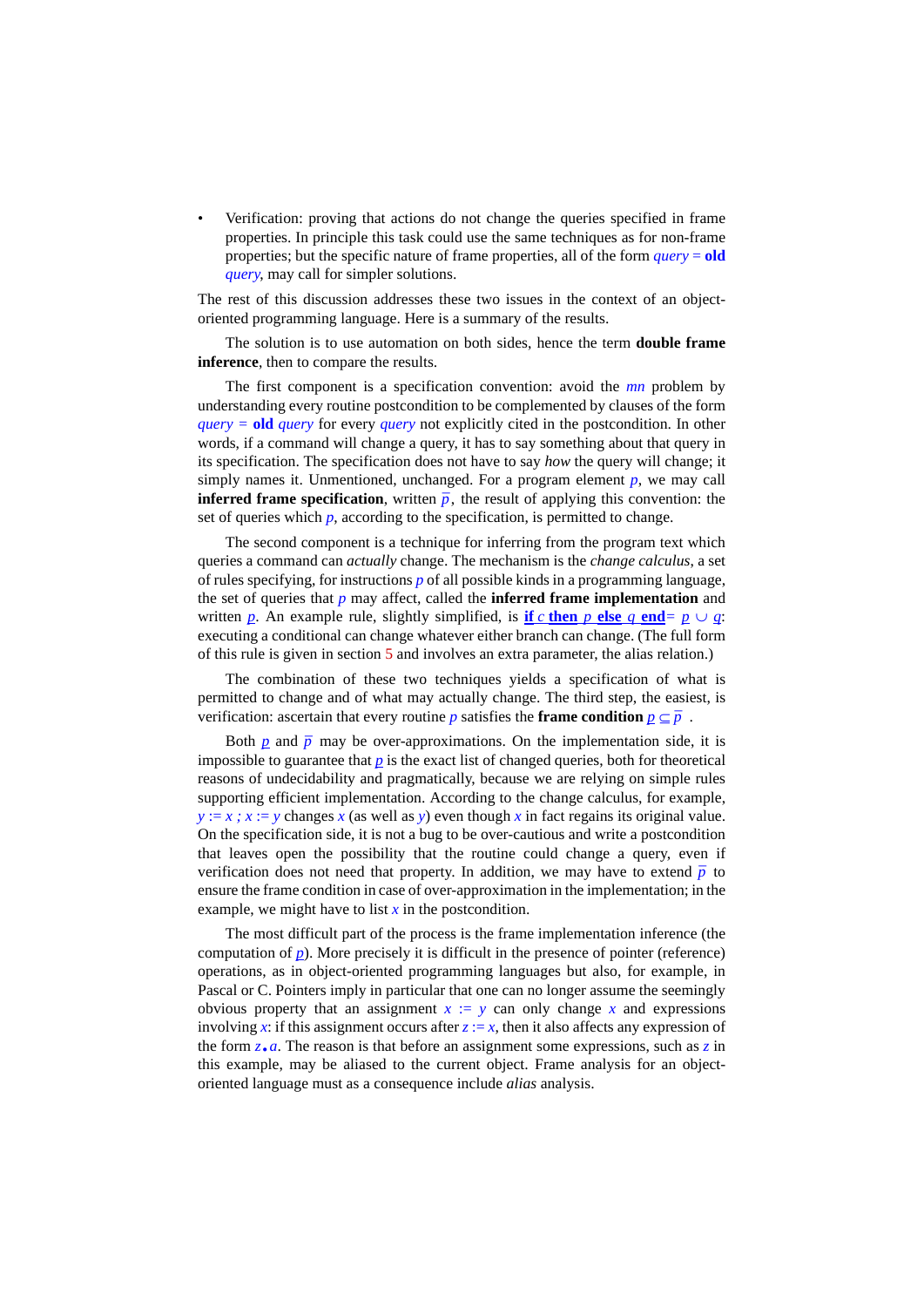Usual approaches to the frame problem — involving, for example, separation logic or ownership types — require a manual specification effort, and annotations on the implementation as well. The contribution of this article is a comprehensive method of frame analysis, automatic on both the specification and implementation sides thanks to the technique of double frame inference. The benefit is to free software developers from the tedious task of specifying and verifying which properties should not change, allowing them instead to concentrate on the interesting part: which properties do change, and how.

# **2 The automation tradeoff**

To understand the rationale for the present approach it is useful to take a global look at what various approaches to verification demand and yield: work required (from the specifier, programmer and proving engineer) versus extent of verification results. The following figure suggests the tradeoffs involved.



Although the classification is rough and the distances subjective, the general idea should be non-controversial. The most successful approaches either:

- Like axiomatic semantics, require a fair amount of manual effort (writing contracts and other verification conditions), but can yield verification of full functional correctness.
- Like model-checking, require only modest annotation effort, and hence are almost entirely automated, but only yield the specification of particular (although often critical) safety or liveness properties.

It is unrealistic to hope for the top-left area, and approaches at the bottom-right would be of no interest. Any verification technique, and any improvement to existing technique, should consider the tradeoff between manual effort and verification benefit. To make verification an integral part of the software development process, we must carefully weigh the amount of annotations that we expect programmers to contribute:

- It is legitimate to require that programmers express properties such as contracts specifying routine preconditions, routine postconditions and class invariants that describe the functional behavior expected of programs elements. Without such a specification there can be no functional verification, since one would not know what to verify.
- Everything else, in particular intermediate properties that are necessary for the proof but may seem to the programmer too detailed and internal, should as much as possible be inferred automatically.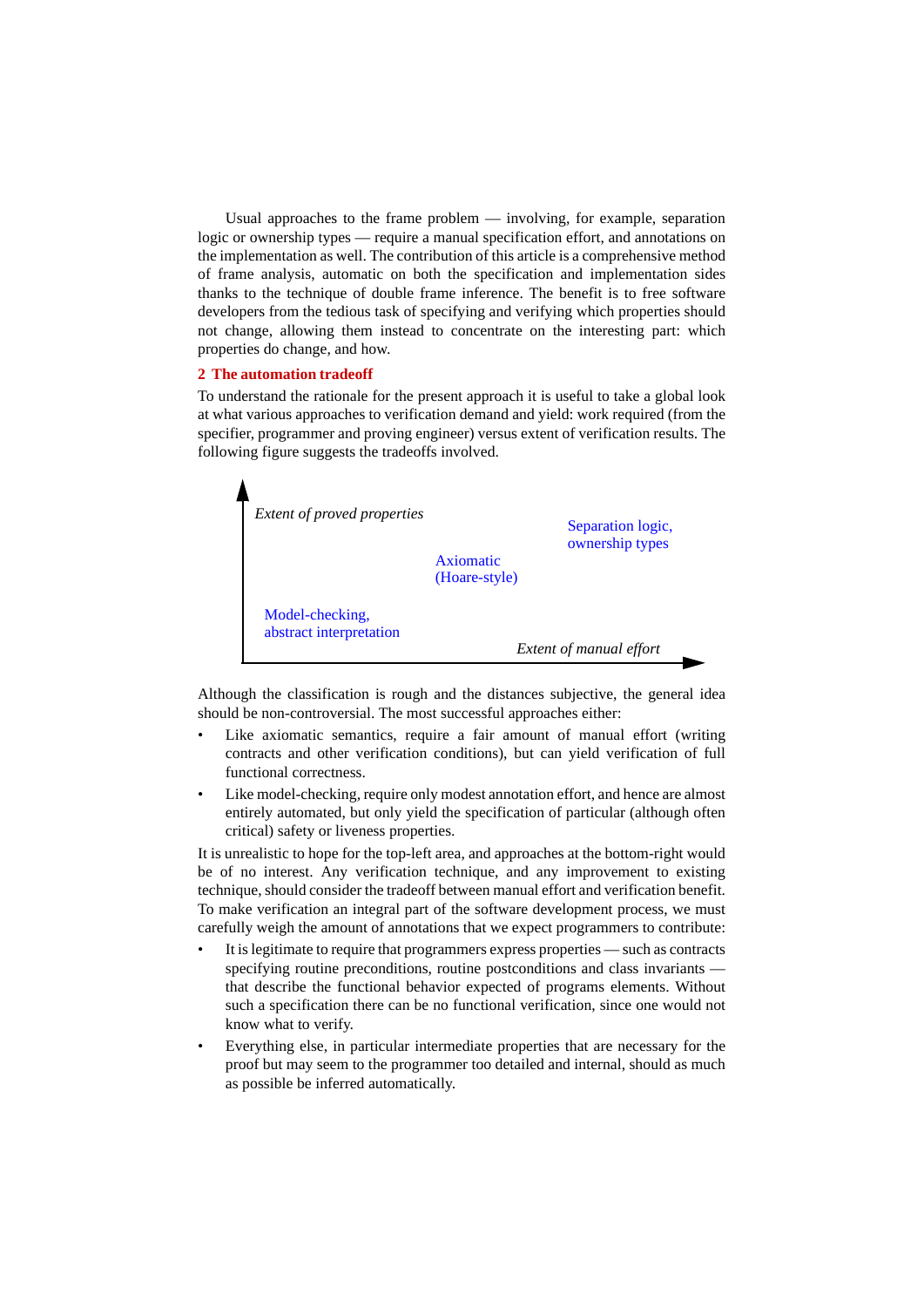Frame properties (like loop invariants, which however are still hard to synthesize automatically) belong to the second category. In spite of their intellectual elegance, approaches to framing relying on separation logic or type ownership have the disadvantage of requiring extensive annotations (heap assertions or type annotations), moving them to the right of the figure, while serving internal needs of Hoare-style verification and hence bringing little visible upward lift. Frame properties do not deserve imposing such a manual effort; having to specify them explicitly is a nuisance. The present work strives for an implicit and automatic approach to frame verification.

# **3 Frame specification inference: a convention**

Three conventions are possible for specifying frame properties: manual, exclusive and implicit.

The **manual** convention does not rely on any specific technique for frame properties, but treats them like any other specification element. For example:

| class <i>ACCOUNT</i> feature                        |  |
|-----------------------------------------------------|--|
| holder: PERSON                                      |  |
| number: STRING                                      |  |
| branch: BRANCH                                      |  |
| balance: <b>INTEGER</b>                             |  |
| deposit (amount: INTEGER)                           |  |
| -- Add <i>amount</i> to the account's balance.      |  |
| require                                             |  |
| amount > 0                                          |  |
| do                                                  |  |
| Implementation                                      |  |
| ensure                                              |  |
| balance = $\textbf{old}$ balance + amount           |  |
| -- The following clauses are pure frame properties: |  |
| $holder = old holder$                               |  |
| $number = old holder$                               |  |
| $branch = old branch$                               |  |
| end                                                 |  |
| Other features                                      |  |
| end                                                 |  |

The annotations illustrate the concepts of the preceding discussions: only the first postcondition clause (the one on *balance*) is interesting for the programmer, since it expresses the routine's functional goal; but the others are boring frame properties. With *m* commands such as *deposit* and *n* queries such as *holder* the manual convention raises the *mn* problem. The problem is not just, however, the sheer number of boring properties to specify. Software engineering must account for changes; the class author or maintainer may add new queries, such as *iban* (international account number). If, as is usually the case, existing commands do not affect the new queries, they must still be updated, one by one, with postcondition clauses of the form *iban =* **old** *iban*. Not only is the manual convention tedious, it leads to instability in the software process.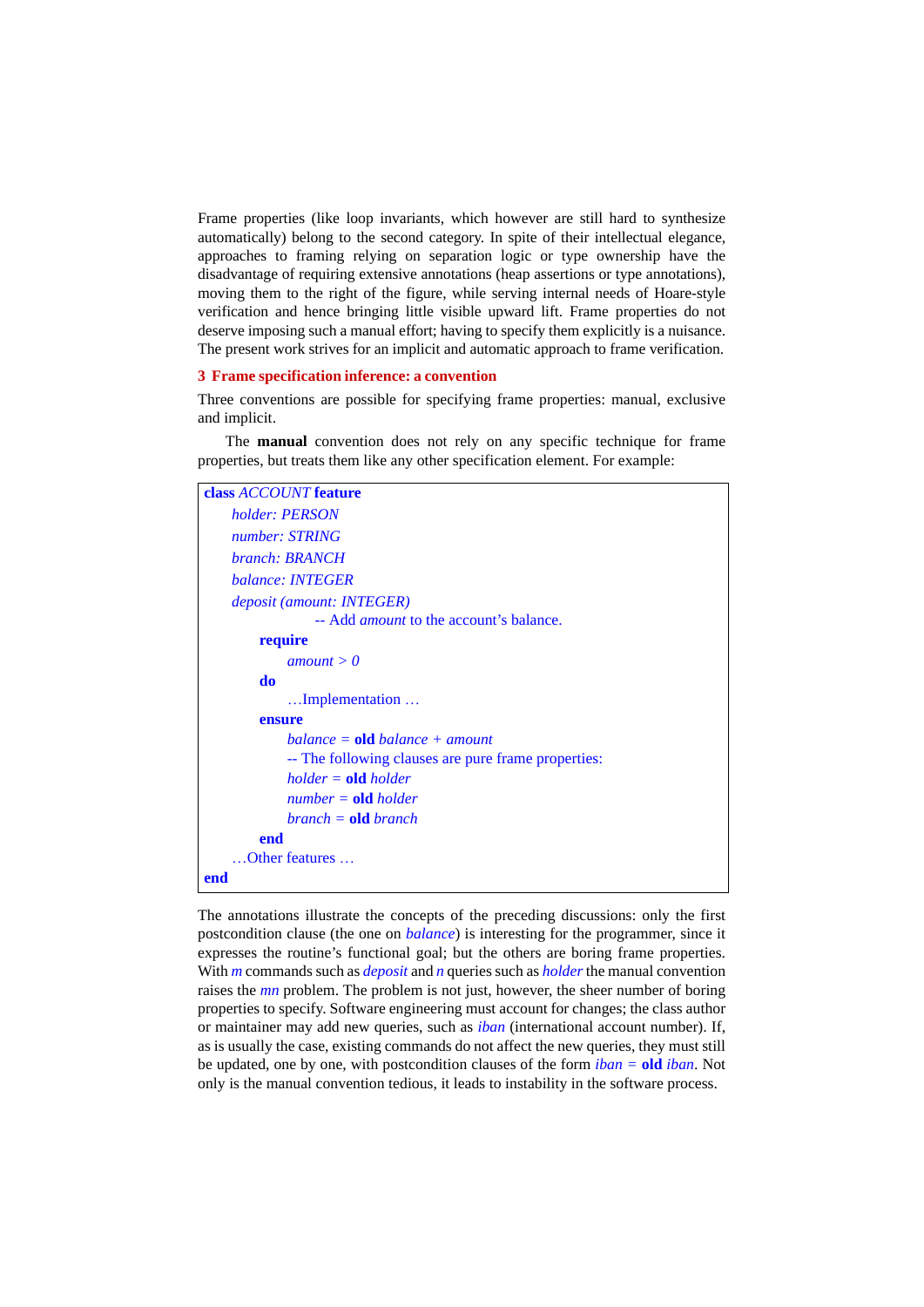The **exclusive** convention relies on the observation that the *mn* matrix is usually sparse: most commands affect only a few queries. It directs the programmer or specifier to give for each command an exhaustive list of the queries that the command may affect. With the exclusive convention the postcondition of *deposit* will read, in full:

#### **ensure**

*balance =* **old** *balance + amount* **only** *balance*

The syntax here uses the keyword **only**, which was at one point proposed for Eiffel (until the implicit convention, studied next, displaced it). Other common keywords are **modifies** and (in JML) **assignable**; rather than appearing in the postcondition, as with **only**, such clauses can be separate elements of the specification. Regardless of the details, "modifies clause" is the accepted name for clauses of this kind. The semantics is that a modifies clause "only *a, b, c*" denotes a set of clauses  $q =$  old *q* for all queries *q* other than *a*, *b* and *c*. Note that in spite of its name a modifies clause does not *require* a command to modify the queries *listed*: instead, it *forbids* it from modifying the queries *not listed*. This is the reason for preferring the keyword **only**.

The exclusive convention is so named because it defines the unaffected queries by exclusion. As a side benefit, it also makes it easy to specify that a command is pure (has no side effects): just write an empty modifies clause. With appropriate precautions [\[2\],](#page-10-1) the exclusive convention can be made to work with inheritance.

The **implicit** convention derives from the exclusive convention, but removes explicit frame specifications. It was initially suggested by an informal review performed on publicly available JML code, which revealed that in practice queries mentioned in a modifies ("assignable") clause for a command also appear in the postcondition of that command. In other words, it seems that whenever JML programmers state that something can be modified they also say *how* it will be modified. They do no necessarily say it in exact terms, as in  $q = some_value$ , but may just state *some\_property* (*q*). Either way, however, the postcondition names *q*. It then seems a waste of effort to require writing a special clause listing such queries. If the empirical observation has exceptions, it is easy to correct a frame property omission by inserting into the postcondition a clause *relevant* (*q*) where *relevant* is a boolean function that always returns True but brings its argument, here *q*, into the picture.

The analysis of the postcondition should only consider query occurrences outside of an **old** clause: a clause  $q1 =$  some\_function (**old**  $q2$ ) indicates that  $q1$  can be modified, but says nothing about *q2*.

The implicit convention yields the notion of frame specification inference: instead of requiring programmers to write modifies clauses, the verification tools infer them from the postcondition. This is only one kind of "frame inference", not to be confused with the other one, *frame implementation inference,* discussed in section [5.](#page-6-0)

The implicit convention reflects the observation that when you realize that something changes you will generally want to say something about how it changes. Of the three possible conventions, this is the simplest one for programmers. The present work relies on it, as the first part of its double frame inference method.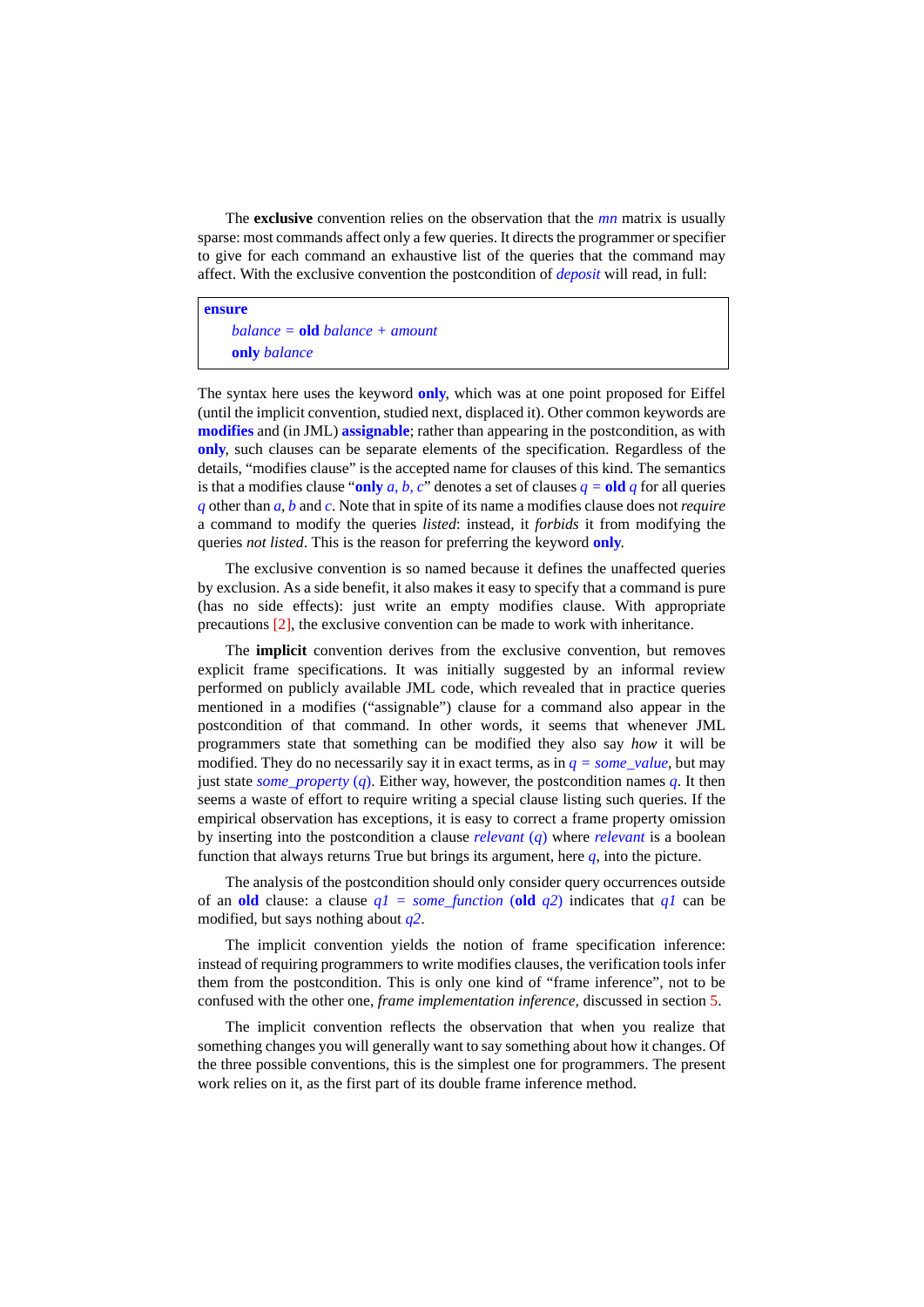The rest of the discussion is, however, not dependent on this choice of convention. It only needs to assume the existence of a frame specification. With the manual convention, that specification follows from explicit  $q = oldq$  clauses; in the exclusive approach it follows from modifies clauses; and in the implicit convention it obtains a list of unmodified queries from a straightforward parsing of the postconditions.

# **4 The nature of frame specifications**

Defining frame properties precisely requires raises three delicate questions, requiring clear choices.

The first question is how to handle inheritance and polymorphism. Although the framework developed here can be extended to inheritance, the present article does not cover that aspect. For a discussion of the problem, see Leino *et al*. [\[2\]](#page-10-1).

The second question is what exactly we should consider a "change" to a query. In particular, if a routine initially changes the value of a query, but restores it later during its execution, should we consider that it changes it? In the most trivial case, we may ask whether  $x := x$  changes  $x$ . There are arguments for either answer, but in the present work we will answer yes: as soon as a routine can set the value of a query, it changes it. (We may think in the same way as, in hardware, the designer of a solid-state drive memory: since each cell in an SSD can only be written a finite number of times before it goes bad, every write operation is significant even if it rewrites the cell with its previous value.) This convention can be surprising since the following scheme is common, for example in cursor-based data structures of the EiffelBase library:

- Save a certain state property, such as the cursor position in a list.
- Perform operations that change that property, for example by moving the cursor to some other part of the list.
- Restore the value, here by bringing the cursor to its original position.

In such cases the header comment typically states "Do not change cursor position". What this means in practice is that the postcondition should include a clause  $index = old$  *index*; in line with the "implicit" convention adopted in the preceding section, *index* (the cursor position), being mentioned in the postcondition, does not fall under the implicit frame specifications.

The third and final question is what kind of properties (called "queries" up to now) we should list in modifies clauses, whether explicit or implicit. On this side too three possibilities are available; we may call them A for attributes, Q for queries and E for expressions.

Much of the existing work on frame inference only considers changes that commands can make to *attributes* (object fields). The reason for this approach (convention A) is that changes to attributes are easy to deduce from the code. But in object-oriented programming we should apply the Uniform Access principle [\[4\]](#page-10-2), which states that a query should be freely implementable as an attribute or a function, and that this implementation choice does not affect the essential semantics of a class and its use by clients. For example, in *a*.*balance* for an account *a*, *balance* could be a function (computing the balance) or an attribute (looking up the balance in the account object).

Convention Q, more in line with object-oriented principles, considers that a class is an implementation of an abstract data type, with some commands and some queries; a command changes an object, a query returns information on the object. Then frame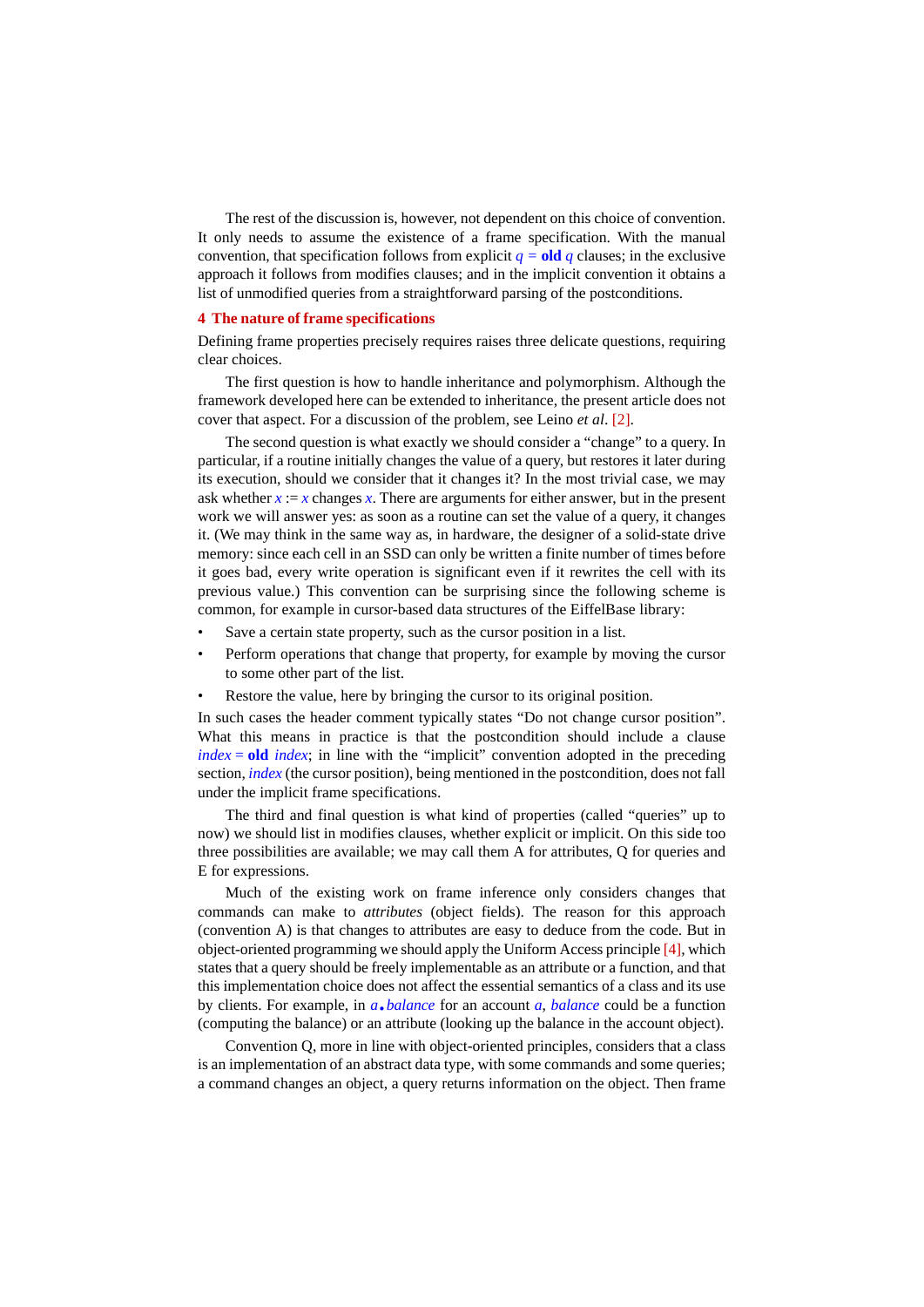properties are the effect of commands on queries, regardless of each query's implementation as an attribute or a function. Queries, however, can have arguments; just filling in the *mn* matrix, which indicates which command affects which query, lumps together (for example) all array elements, since command *put*, which changes an array element, modifies query *item*, which returns an array element, but a specification at that level implies that any element change potentially affects all elements. In such an example there may be no better way to specify frame properties, but for other cases the specification will be too coarse-grained.

Convention E more closely reflects how verification can use frame properties. In practice, programs work with expressions, including "path expressions" such as *first\_element*.*right*.*right* (giving the third element of a list). This approach evaluates the effect of commands on expressions actually appearing in the program and its contracts, plus any others that might be needed in the frame computation. It may be called a "mercenary" approach in the sense that it does not try to compute the whole set of frame properties but restricts itself to properties of interest for the verification. An argument for this restriction is that for object-oriented programs the frame set is often infinite, as illustrated by this example:

**from** *a* := *l* **until** *a =* **Void or else** *some\_condition* **loop** *a* := *l*.*right* **end if**  $a \neq$  **Void then**  $a \cdot set$  (*some\_value*) **end** 

If *l* is attached to the first element of a list, *right* to the successor of every element, and *set* changes the contents of its target object, then depending on *some\_condition* this code may change no object at all (if the list is not empty and its first element satisfies the condition) or any of the objects attached to *l*, *l*.*right*, *l*.*right*.*right*, and so on. If, on the other hand, we limit ourselves to expressions appearing in the program, we do not have to deal with infinity.

The rest of the discussion uses choice E.

#### <span id="page-6-0"></span>**5 Frame implementation inference**

Frame implementation inference relies on the frame calculus, first presented in an earlier paper [\[1\]](#page-10-3) but appearing here with corrections and improvements.

A general observation is that when a change set includes an expression *e* it also includes *e*.*f* for any expression *f*. For example any instruction that changes *l* also changes *l*.*right*, *l*.*right*.*right* and so on. The notation *e*.∗ will be used (in informal discussions only) to denote all possible successors of *e*, including *e* itself.

From the discussion of the previous two sections we may assume that for every instruction  $p$  we have a specified change set  $\overline{p}$ . Since we have chosen the implicit instruction *p* we have a specified change set *p*. Since we have chosen the implicit convention,  $\overline{p}$  will be obtained through analysis of the postcondition, but it could derive from another convention, such as "modifies" clauses, without affecting the rest of the discussion.

Let  $p_c$  be the actual change set of  $p$ . Frame verification consists of assessing that the following property holds:

 $p_c \subseteq \overline{p}$ *\_* -- Theoretical frame condition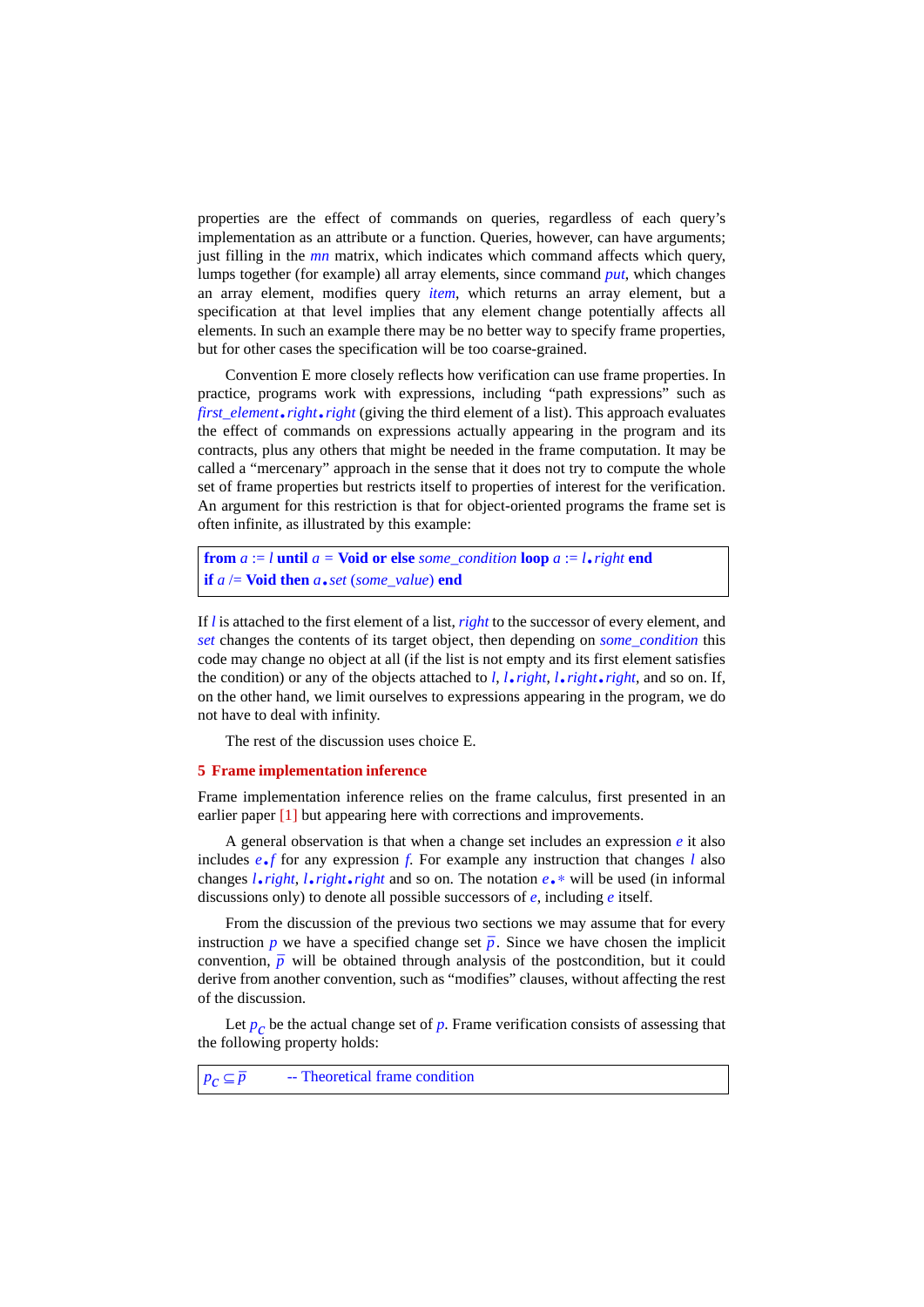It is not possible, however, to define a calculus that would yield  $p_c$  exactly, since the frame set, like with many interesting program properties, is undecidable. Instead we can compute  $p$ , an approximation of  $p_c$ . Soundness means that it should be an overapproximation; in other words  $p_c \subseteq p$ . As a consequence, we may settle for the following variant of the frame condition:

 $p$  ⊆  $\bar{p}$ *\_* -- Practical frame condition

The approximated frame set  $p$  is a property of the program state  $s$ . In general, a property *w* of the state can be of any of three possible kinds. Let *w* (*ST*) the application of *w* to a set of states *ST*, and *p* (*ST*) the set of states resulting from applying instruction *p* to any state in *ST*. (In many cases we are interested in applying *w* and *p* to a single state, yielding a single state, but programs can be non-deterministic, or undefined, so it is better to generalize  $p$  and  $w$  to relations by using their images.) Then, depending on how one can determine  $w' = w (p (ST))$ , *w* can be:

- "Syntactic", meaning that  $w'$  can be computed on the sole basis of  $p$ . This case only applies to simple properties such as the set of variables used by a program element.
- "Compositional", if *w'* can be computed from *p* and *w* (*ST*).
- Non-compositional otherwise, meaning that  $w'$  requires more information about the state than given by *w* (*ST*).

The change set  $\bar{p}$  is syntactic only for a very simple language without pointers (where it suffices to list the targets of assignments), but it is also not compositional, as illustrated by the example of

```
x := y; x \cdot set_a(b) \quad - set_a sets the a field
```
whose change set includes not only  $x \cdot a \cdot *$  but also  $y \cdot a \cdot *$ , a property that cannot be deduced from the change sets of the two constituent expressions since neither them includes *y*.

The issue here is the close connection between framing and aliasing. The reason why *y* must appear in the change set after *x*.*set\_a* (*b*) is that before this instruction *y* is aliased to *x*, so any operation affecting successors of *x* also affects successors of *y*. The instruction  $x \cdot \text{set}_a (b)$ , is such an operation, reattaching *a* as shown by the dotted line:



The combination of aliasing and framing is, on the other hand, compositional. In other words, we may work with pairs containing each a set *c* of expressions changed so far (possibly over-approximated) and an alias relation *r*. Then  $[c, r]$  *p* will denote the corresponding pair (or an over-approximation) holding after the execution of *p*.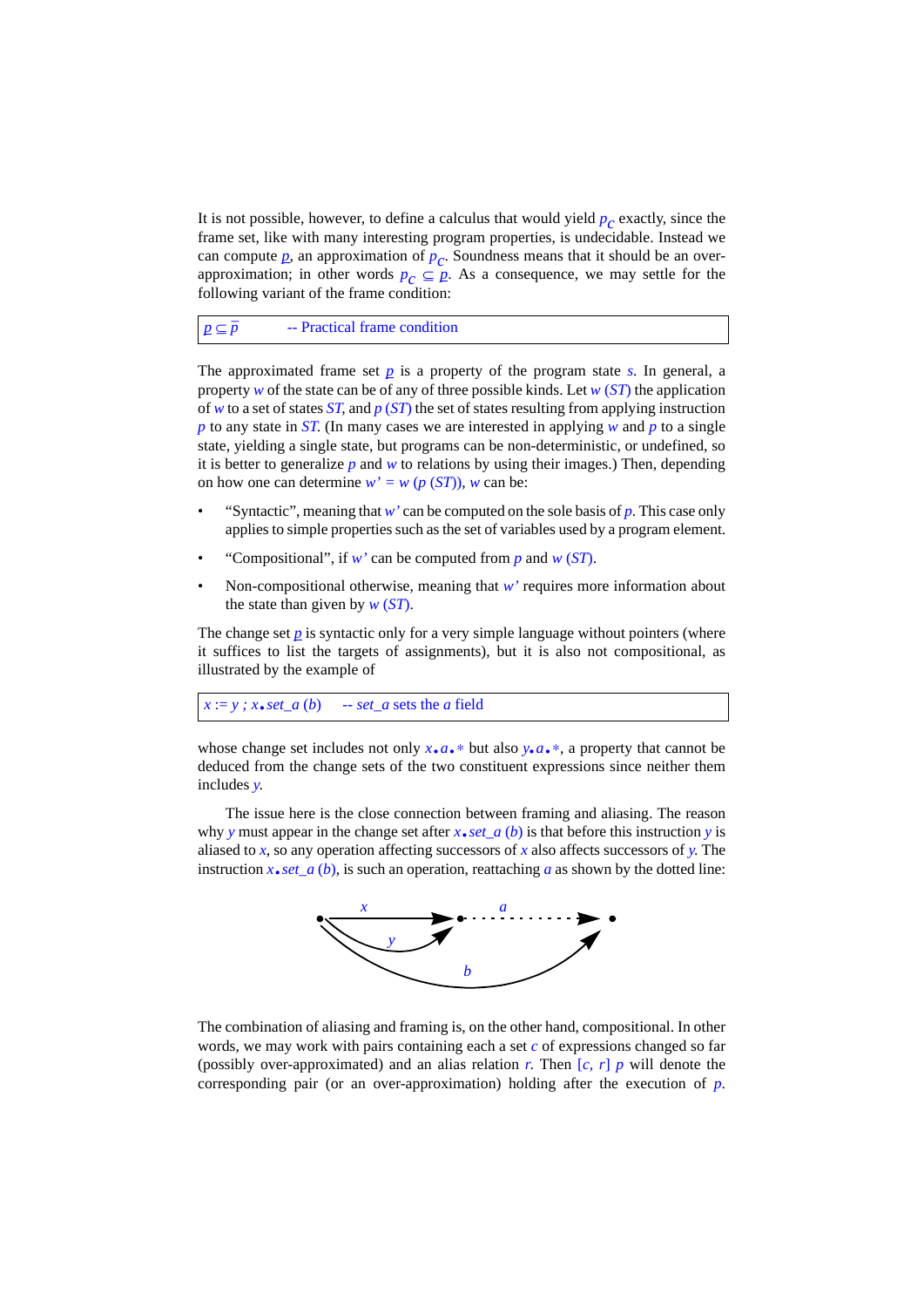Compositionality means that it is possible to compute this resulting pair from *c*, *r* and *p*. The notation *p* used so far for the change set in the inferred frame implementation simply denotes the first projection of  $[c, r]$  *p*. At the program's starting point, *c* and *r* are empty.

An "alias relation" [\[5\]](#page-10-4) is, at an arbitrary program position, the set of pairs of reference expressions that might (with possible over-approximation) become aliased to each other, that is to say, be attached to the same object. Aliasing is compositional just by itself, and reference [\[5\]](#page-10-4) has introduced the alias calculus, which computes the alias relation. The rules will not be repeated here; the frame calculus only specifies the change set, as given below, followed by an explanation of the notations and of the practical meaning of each rule. Only the first rule (assignment) actually makes use of the relation  $r$ , but in a critical way.

| $[c, r](t := s)$             | $= r$ (Current).                                            |
|------------------------------|-------------------------------------------------------------|
| [c, r] (p; q)                | $= (\lceil c, r \rceil p) q$                                |
| $[c, r]$ then p else q end   | $= [c, r] p \cup [c, r] q$                                  |
| $[c, r]$ loop p else q end   | $= [c, r] p \cup [c, r] p^2 \cup $                          |
| $[c, r]$ call $r(l)$         | $= ([c, r]  r ) [r^{\bullet}: l]$                           |
| $[c, r]$ call $x \cdot r(l)$ | $= x \cdot ([x' \cdot c, x' \cdot r]$ call $r(x' \cdot l))$ |

In addition, a meta-rule, **dot completeness**, states that whenever the change set as determined by these rules includes *e*, it also includes *e*.*f* for any *f*.

In the assignment rule, **Current** is the current object ("this" in some objectoriented languages), and  $r(x)$  is the set of aliases of x, including x itself. A naïve version of the rule, correct in the absence of pointers, would list only *t* (and its successors per dot completeness) as being changed. But if the value of *e* is a reference to the current object, then the assignment will, in addition to *t*, affect *e*.*t*, as in the figure below for  $e = a \cdot b$ .



In this rule and the last two (for calls), the dot symbol of object-oriented programming, ".", is used as a distributive operator when applied to sets, lists and relations; for example  $x \cdot [a, b]$  is  $[x \cdot a, x \cdot b]$ .

In programming languages, a conditional includes a condition, with a syntax such as **if** *c* **then** *p* **else** *q* **end**; the conditional rule ignores the **if** *c* part since the condition (assumed to have no side effect) does not affect the change set. In essence, it treats the conditional as non-deterministic choice. The loop rule similarly ignores the loop exit condition. The same conventions are used by the rules of the alias calculus [\[5\]](#page-10-4). They may introduce imprecision, for example in the case of a conditional whose condition always evaluates to True, but does not imperil soundness since the approach accepts possible over-approximations of  $p_c$ .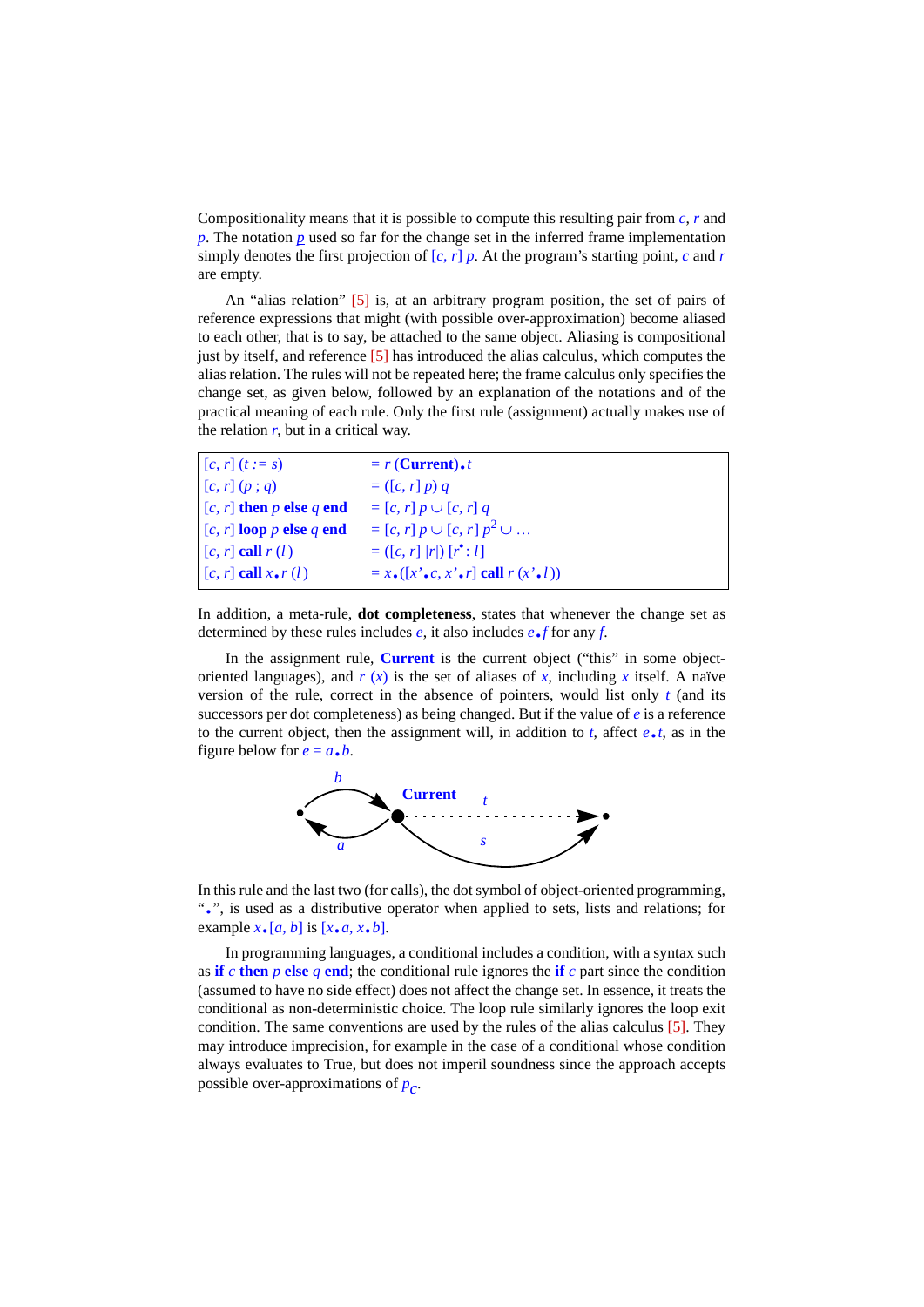In the loop rule,  $p^n$  denotes *n* successive executions of  $p$ .

In the unqualified call rule (for **call** *x***.***r* (*l*)), *r*<sup> $\cdot$ </sup> is the list of formal arguments of *r* the notation  $\left[$   $\mathbf{r}^{\star}$  : *I*<sub>1</sub> denotes substitution of actuals arguments, given by the list *l* and the notation  $[r^*:l]$  denotes substitution of actuals arguments, given by the list *l*, for the corresponding formals.

The last rule, for qualified calls call  $x \cdot r$  (*l*), relies on the preceding rule, transposed to the context of the target object  $x$ . To transpose the result back, it uses the "negative variable" technique [\[6\]](#page-10-5) [\[5\]](#page-10-4) for reasoning about properties of object-oriented programs:  $x'$ , the "negation" of  $x$ , is a (fictitious) back-pointer to the calling object, with the property that  $x \cdot x' =$  **Current**.

The calculus gives, for any particular program, a set of fixpoint equations that can be solved iteratively. Although there is no guarantee of finite termination, it is possible to stop after a certain number of iterations by adding some imprecision for expressions beyond a certain length.

In practice, an experiment reported in  $[1]$  showed that for a data structure library that includes explicit modifies clauses, and hence does not require frame inference on the specification side, the frame implementation inference yielded a high-quality set of clauses. It succeeded in uncovering a few critical frame conditions that the frame specification had missed, even though the library, explicitly designed for verification, had been written very carefully. The experiment also illustrated some of the limitations discussed next.

# **6 Limitations**

The present work suffers from a number of limitations.

The frame calculus has not been proved sound. For the underlying alias calculus, a Coq-based proof has been performed [\[1\]](#page-10-3) for the basic rules, in particular assignment, but not for the entire calculus.

As noted, the present discussion ignores inheritance. Handling inheritance is possible in the given framework, but requires extensions that we have not yet added.

Another set of limitations comes from the reliance on the alias calculus, which requires some over-approximations to avoid infinite relations.

As the experiment reported in [\[1\]](#page-10-3) showed, a full-scale deployment of frame implementation inference still faces a number of obstacles. They are engineering issues rather than fundamental conceptual questions, but will require significant effort. They include in particular the need to build automatically the correspondence between abstract theory-based queries, as used in postconditions to obtain full specifications in modern Design by Contract [\[7\]](#page-10-6), and attributes, as used in the code.

A first implementation is available, covering frame implementation inference, but it requires considerable extra work to become applicable to ordinary programs on a routine basis.